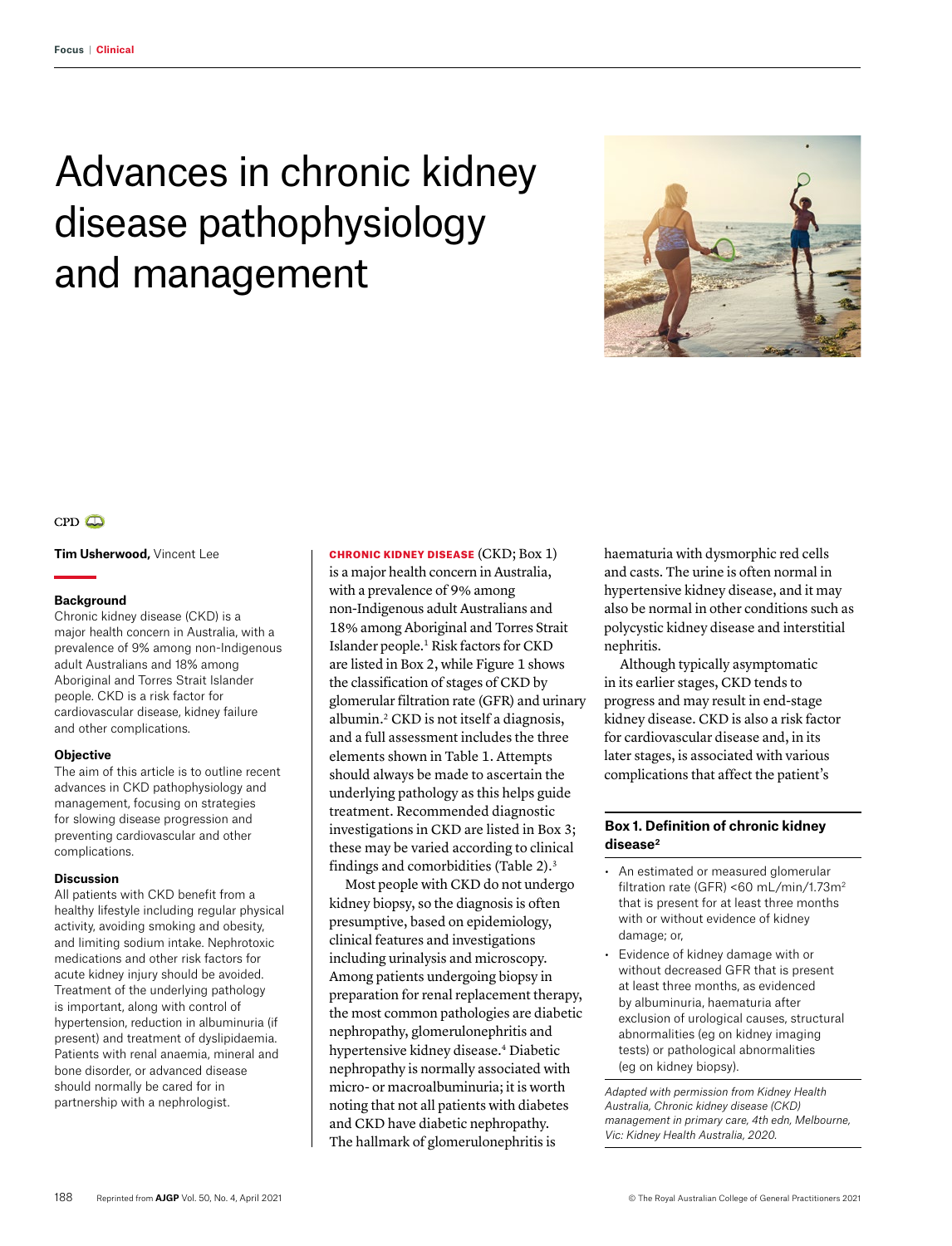wellbeing. Management therefore focuses on delaying progression, reducing cardiovascular risk and preventing or ameliorating complications. Kidney Health Australia, and many guideline bodies internationally, recommend an approach to management based on stage of GFR and albumin excretion (Figure 1).<sup>2</sup>

## **Slowing progression of chronic kidney disease**

Strategies to delay progression of CKD include lifestyle advice, prevention of acute kidney injury, control of blood pressure and albuminuria, and diseasespecific interventions. Obesity and smoking are significant risk factors

## **Box 2. Risk factors for chronic kidney disease in the Australian population2**

Potentially modifiable:

- Obesity
- Hypertension
- Diabetes
- Smoking
- Established cardiovascular disease
- History of acute kidney injury

#### Unmodifiable:

- History of kidney failure in firstor second-degree relative
- Aged 60 years or older
- Aboriginal or Torres Strait Islander
- Maori or Pacific Islander

## **Box 3. Recommended diagnostic investigations for every patient with chronic kidney disease3**

- Full blood count, erythrocyte sedimentation rate, C-reactive protein
- Repeat (within one week) serum urea, electrolytes, creatinine, estimated glomerular filtration rate, albumin
- Urine albumin-to-creatinine ratio (first morning void)
- Fasting lipids (including high-density lipoprotein, low-density lipoprotein) and glucose
- Urinalysis and phase-contrast microscopy
- Renal ultrasonography

for CKD progression and should be addressed. Physical activity is beneficial, and alcohol consumption should not exceed National Health and Medical Research Council guidelines. With rare exceptions, patients with CKD should be encouraged to maintain a normal protein intake of 0.75–1 g/kg/day. Limiting sodium intake to no more than 100 mmol (6 g salt) per day will benefit both blood pressure and albumin excretion.<sup>2,3</sup> Patients should be advised to choose low salt foods and not add salt at the table. Referral to a dietician may be beneficial.

Acute kidney injury is diagnosed by either a sudden increase in serum creatinine or a significant reduction in urine output when compared with normal. Inadvertent use of nephrotoxic medications is a common cause of acute injury; medications that should be avoided or prescribed in reduced dose in patients with CKD include lithium,

aminoglycosides, calcineurin inhibitors, gadolinium, radiographic contrast agents, nonsteroidal anti-inflammatory drugs and cyclooxygenase-2 inhibitors. Trimethoprim can raise serum creatinine by inhibiting tubular secretion – thus reducing estimated GFR (eGFR), which is calculated using serum creatinine – but has no effect on actual GFR.<sup>5</sup> A second common reason for acute kidney injury is hypotension, however caused.

Patients with CKD stages 3–5 are at increased risk of acute kidney injury;6 if they are ill and unable to maintain adequate fluid intake (eg due to gastroenteritis), patients should be advised to temporarily cease medications that may increase the risk of decline in kidney function or cause adverse effects as a result of reduced clearance. A useful mnemonic for these drugs is SAD MANS (**S**ulfonylureas, **A**ngiotensin converting enzyme [ACE] inhibitors,

|                             |                    | Albuminuria stage                                                                        |                                                                             |                                                                     |
|-----------------------------|--------------------|------------------------------------------------------------------------------------------|-----------------------------------------------------------------------------|---------------------------------------------------------------------|
| Kidney<br>function<br>stage | <b>GFR</b>         | Normal<br>(mL/min/1.73m <sup>2</sup> ) (urine ACR mg/mmol)<br>Male: <2.5<br>Female: <3.5 | Microalbuminuria<br>(urine ACR mg/mmol)<br>Male: <2.5-25<br>Female: <3.5-35 | Macroalbuminuria<br>(urine ACR mg/mmol)<br>Male: >25<br>Female: >35 |
|                             | >90                | Not CKD unless haematuria.<br>structural or pathological<br>abnormalities present        |                                                                             |                                                                     |
| 2                           | $60 - 89$          |                                                                                          |                                                                             |                                                                     |
| За                          | $45 - 59$          |                                                                                          |                                                                             |                                                                     |
| 3b                          | $30 - 44$          |                                                                                          |                                                                             |                                                                     |
| 4                           | $15 - 29$          |                                                                                          |                                                                             |                                                                     |
| 5                           | <15 or on dialysis |                                                                                          |                                                                             |                                                                     |

**Figure 1.** Classification of chronic kidney disease.<sup>2</sup> The colours link to recommended management plans in the publication *Chronic kidney disease (CKD) management in primary care*. 2

*ACR, albumin-to-creatinine ratio; CKD, chronic kidney disease; GFR, glomerular filtration rate Reproduced with permission from Kidney Health Australia, Chronic kidney disease (CKD) management in primary care, 4th edn, Melbourne, Vic: Kidney Health Australia, 2020.*

## **Table 1. Three-part diagnosis of chronic kidney disease**

| <b>Stage</b>               | Urine albumin-to-creatinine ratio | Underlying cause |  |
|----------------------------|-----------------------------------|------------------|--|
| 1-5 based on estimated     | Normal                            | Pathology        |  |
| glomerular filtration rate | Microalbuminuria                  |                  |  |
|                            | Macroalbuminuria                  |                  |  |

*For example, 'Stage 3 chronic kidney disease with macroalbuminuria due to diabetes'*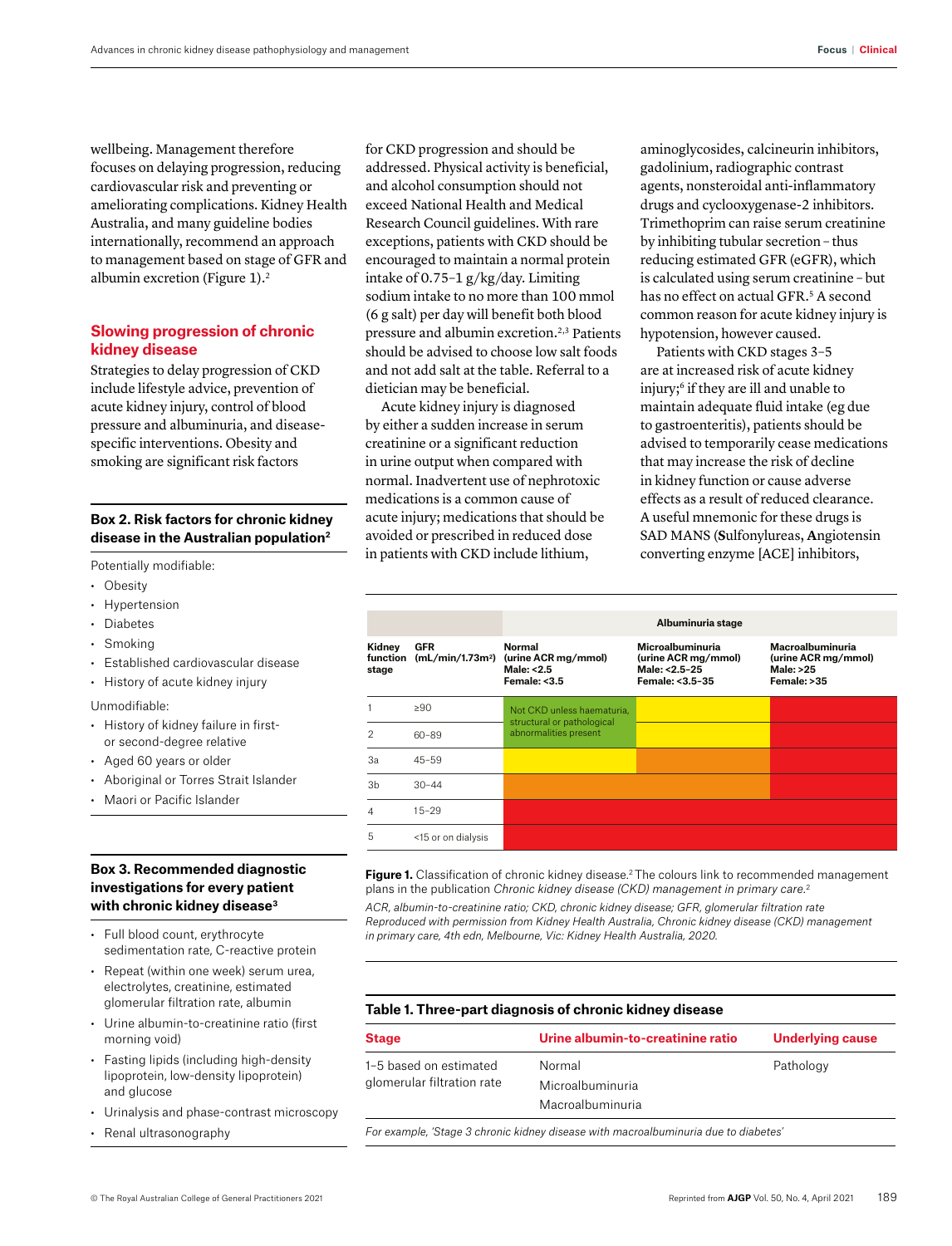| <b>Patient factors</b>                                                                                      | <b>Suggested investigations</b><br>Fasting blood glucose, glycated haemoglobin                           |  |  |
|-------------------------------------------------------------------------------------------------------------|----------------------------------------------------------------------------------------------------------|--|--|
| Has or is at risk of diabetes                                                                               |                                                                                                          |  |  |
| Has eGFR <60 mL/min/1.73 $m2$                                                                               | Serum calcium, phosphate, parathyroid hormone,<br>25-hydroxy-vitamin D, iron studies                     |  |  |
| Is aged >40 years                                                                                           | Serum and urine electrophoresis                                                                          |  |  |
| Has rash, arthritis or features<br>of connective tissue disease                                             | Antinuclear antibodies, extractable nuclear<br>antibodies, anti-dsDNA, complement components<br>(C3, C4) |  |  |
| Has pulmonary symptoms or<br>deteriorating kidney function                                                  | Antiglomerular basement membrane antibody,<br>Antineutrophil cytoplasmic antibody                        |  |  |
| Has risk factors for HBV, HCV or HIV                                                                        | HBV, HCV, HIV serology                                                                                   |  |  |
| Has persistent albumin-to-creatinine<br>ratio >60-120 mg/mmol and/or<br>haematuria (with no urologic cause) | Consider renal biopsy – refer to nephrologist                                                            |  |  |

#### **Table 2. Investigations that may be indicated for patients with chronic kidney disease**

*eGFR, estimated glomerular filtration rate; HBV, hepatitis B virus; HCV, hepatitis C virus; HIV, human immunodeficiency virus*

**D**iuretics, **M**etformin, **A**ngiotensin receptor blockers [ARBs], **N**on-steroidal anti-inflammatories, **S**odium–glucose co-transporter-2 [SGLT2] inhibitors).

Hypertension is extremely common among patients with CKD because of several interacting mechanisms.<sup>7</sup> Control of blood pressure in many cases slows progression of GFR decline and also reduces cardiovascular risk. A significant proportion of patients with CKD have so-called 'masked hypertension' with normal blood pressure in the clinic but elevation on ambulatory or home monitoring, so such measurement should be considered. Lifestyle interventions to reduce blood pressure should be discussed with all patients with CKD. Reduction in sodium intake is particularly important, along with weight loss and a low-fat diet rich in fruit and vegetables (eg the Dietary Approaches to Stop Hypertension [DASH] diet).<sup>8</sup>

Most patients with CKD and hypertension have elevated levels of angiotensin II, which increases systemic vascular resistance and hence blood pressure through direct vasoconstriction. First-line medication for hypertension in CKD is therefore an ACE inhibitor or ARB. These should not be combined.

The currently recommended target blood pressure in patients with CKD is consistently less than 130/80 mmHg.2 Aiming for a lower systolic blood pressure of below 120 mmHg may be appropriate in certain individuals at high cardiovascular risk, but the increased risk of falls, syncope, electrolyte abnormalities and acute kidney injury needs to be considered.7

A single agent will not achieve blood pressure control in many patients. Add-on options should be considered in light of comorbidities and may include a thiazide or thiazide-like diuretic, or a calcium channel blocker. Difficulty achieving control may be due to poor medication adherence,<sup>9</sup> high sodium intake or obstructive sleep apnoea. If blood pressure is not consistently below target with at least three anti-hypertensive agents, then referral to a nephrologist may be beneficial. Further guidance on blood pressure control in CKD is available in the Kidney Health Australia handbook *Chronic kidney disease (CKD) management in primary care*. 2

Although various proteins may be present in excess in the urine of patients with CKD, testing for albuminuria has better analytical precision and exhibits

greater sensitivity than proteinuria testing for detecting most clinically significant abnormalities. Therefore, the recommendation is to use albumin-tocreatinine ratio (ACR) as a standardised measure of protein excretion in most patients with CKD.10 Albuminuria is an independent risk factor for cardiovascular disease, conferring an increased risk at every stage of CKD.11 Reduction in the amount of albuminuria is associated with improved outcomes.12 Strategies include reducing sodium intake and blood pressure, especially through prescription of an ACE inhibitor or ARB. Addition of spironolactone can also reduce albumin excretion; serum potassium should be carefully monitored. Persisting significant albuminuria (eg urine ACR ≥30 mg/mmol) is an indication for referral to a nephrologist.

A number of diseases affecting the kidneys, such as immunological conditions or polycystic disease, need specific treatments that lie outside the scope of this article. However, one recent important discovery is the potential renal and cardiovascular benefits of SGLT2 inhibition in patients with type 2 diabetes. Although originally developed to reduce blood glucose through inhibition of glucose resorption in the proximal convoluted tubule, this class of medication has wide-ranging effects in the body, including acting as a mild diuretic, increasing sodium and water excretion and reducing blood pressure.13 Their use in patients with CKD and diabetes is associated with fewer cardiovascular events, reduced mortality and slowing of decline in GFR; consequently, SGLT2 inhibitors are now considered second-line agents in type 2 diabetes, after metformin.14

## **Reducing cardiovascular risk**

Cardiovascular disease is the most frequent cause of death in people with early stages of CKD, for whom the absolute risk of cardiovascular events is similar to that of people who have established coronary artery disease. Reduced GFR and elevated urinary albumin are both independent risk factors for cardiovascular disease.11 Interventions to reduce this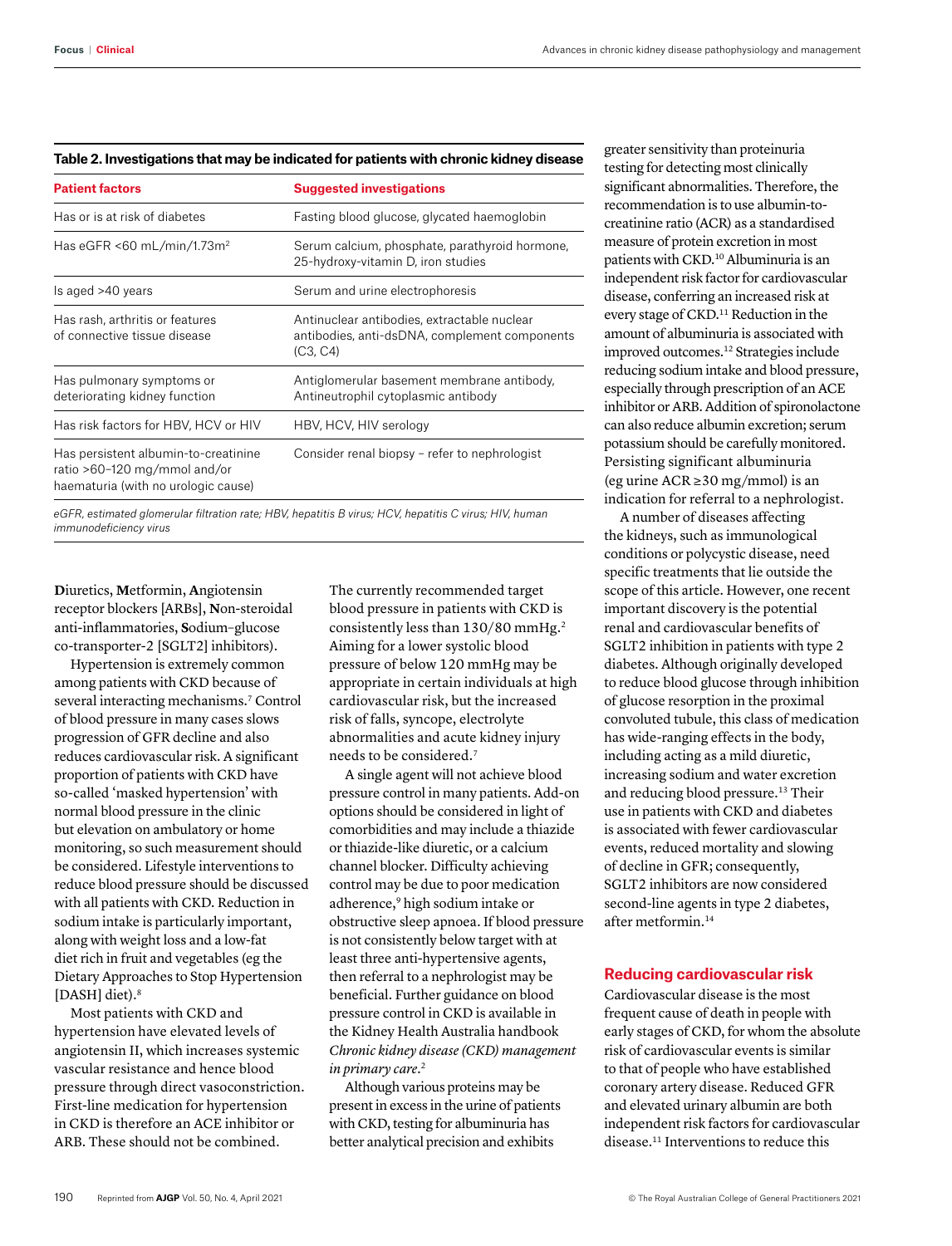elevated risk include lifestyle change and blood pressure control, as discussed previously in this article.

Statins also play an important part in cardiovascular risk reduction. Dyslipidemia is common in patients with CKD and typically includes increased triglyceride levels in conjunction with decreased levels of high-density lipoprotein. Cholesterol may not be elevated, except in patients with marked proteinuria (nephrotic syndrome).15 These abnormalities likely contribute to the increased risk and may be partially reversed by a statin. A 2014 Cochrane review found that statins consistently lower the risk of death and major cardiovascular events by approximately 20% in people with CKD who are not receiving dialysis. The effects on stroke and kidney function were uncertain. The review concluded that statins have an important role in primary prevention of cardiovascular events and mortality in people who have CKD.16 National and international guidelines recommend statin or statin/ezetimibe combination for all patients living with CKD and aged ≥50 years, and for younger patients who have additional risk factors for cardiovascular disease.<sup>2,17</sup>

# **Other complications of chronic kidney disease**

Although CKD can be caused by a variety of underlying pathologies, as it progresses, a consistent pathophysiological syndrome emerges. This is characterised by hypertension, cardiovascular disease, anaemia, mineral and bone disorder, volume overload and metabolic acidosis.18

Hypertension and increased cardiovascular risk are discussed previously in this article. Anaemia becomes increasingly common at lower levels of GFR. Interstitial cells in the renal cortex are the main source of erythropoietin in adults; patients with CKD have a relative deficiency in erythropoietin production.<sup>19</sup> Erythropoiesis depends on adequate iron stores, and iron deficiency is common in CKD. An important cause is reduced iron absorption from the gut and reduced release of iron from storage in macrophages and the liver; these effects are mediated by hepcidin, a protein produced by the liver that is often elevated in patients with CKD. Other contributors to anaemia in CKD may include poor diet, blood loss and reduced erythrocyte survival.

Anaemia should always be investigated and not attributed to CKD without exclusion of other causes. Vitamin B12 and/or folate deficiency may contribute, as may hypothyroidism or hyperparathyroidism. Iron studies may be misleading as CKD is an inflammatory state and therefore serum ferritin may be elevated as an acute phase reactant. Iron deficiency can only be excluded if ferritin is >100 μg/L and the transferrin saturation is >20%.19 Patients with CKD and anaemia should be prescribed iron, orally or parenterally, to maintain these levels. If their haemoglobin remains below  $100 \frac{g}{L}$ , they should also receive an erythropoietin analogue. Gastrointestinal bleeding should always be considered a possible cause of iron deficiency anaemia and the patient referred for endoscopy.

Mineral and bone disorder in CKD is characterised by altered calcium, phosphate, parathyroid hormone and vitamin D homeostasis. The consequences include diminished bone strength and mineralisation (renal osteodystrophy), soft tissue and vascular calcification, and accelerated progression of cardiovascular disease.20,21 The changes of mineral and bone disorder typically start to occur once GFR falls below 60 mL/min/1.73m2. Metabolic acidosis may develop later and further exacerbate calcium loss from bone.

Elevated serum phosphate, mainly due to reduced urinary excretion, occurs early in the evolution of mineral and bone disorder. The kidney is responsible for converting calcidiol (25-hydroxycalciferol) to calcitriol (1,25-dihydroxycalciferol), the most potent form of vitamin D. Lower levels of calcitriol impair vitamin D–dependent calcium absorption from the gastrointestinal tract. Elevated phosphate and lower calcium stimulate parathyroid hormone production (secondary hyperparathyroidism), and elevated parathyroid hormone increases bone turnover.20,21 Fibroblast growth factor 23, a protein secreted by osteocytes, appears to play a key part in these processes, in part by reducing renal conversion of calcitriol.22 Fasting levels of phosphate, calcium and parathyroid hormone should be monitored in all patients with CKD stage 3 or higher, and vitamin D deficiency corrected. Management of mineral and bone disorder is complex and should be undertaken in consultation with a nephrologist.2,23

Other complications emerge as CKD progresses, especially once GFR falls below 30 mL/min/1.73m2. Although such patients should normally be cared for in partnership with a nephrologist, general practitioners continue to have a key role in supporting the patient and their family; providing advice and information; encouraging healthy diet, exercise and other behaviours; coordinating management; offering preventive care; and screening for and addressing comorbidities.2

## **Key points**

- **•** CKD is not a diagnosis; attempts should always be made to ascertain the underlying pathology as this helps guide treatment.
- **•** Strategies to delay progression of CKD include lifestyle advice, prevention of acute kidney injury, control of blood pressure and albuminuria, and diseasespecific interventions.
- **•** Inadvertent use of nephrotoxic medications is a common cause of acute kidney injury.
- **•** Strategies to reduce cardiovascular risk in CKD include healthy lifestyle, blood pressure control and statins.
- **•** Patients with renal anaemia, mineral and bone disorder, or advanced disease should normally be cared for in partnership with a nephrologist.

## **Authors**

Tim Usherwood BSc, MBBS, MD, FRCP, FRCGP, FRACGP, Professor of General Practice, The University of Sydney, NSW Vincent Lee MBBS, FRACP, PhD, Associate Professor, Westmead Applied Research Centre, University of Sydney, NSW Competing interests: None. Funding: None. Provenance and peer review: Commissioned, externally peer reviewed. Correspondence to: tim.usherwood@sydney.edu.au